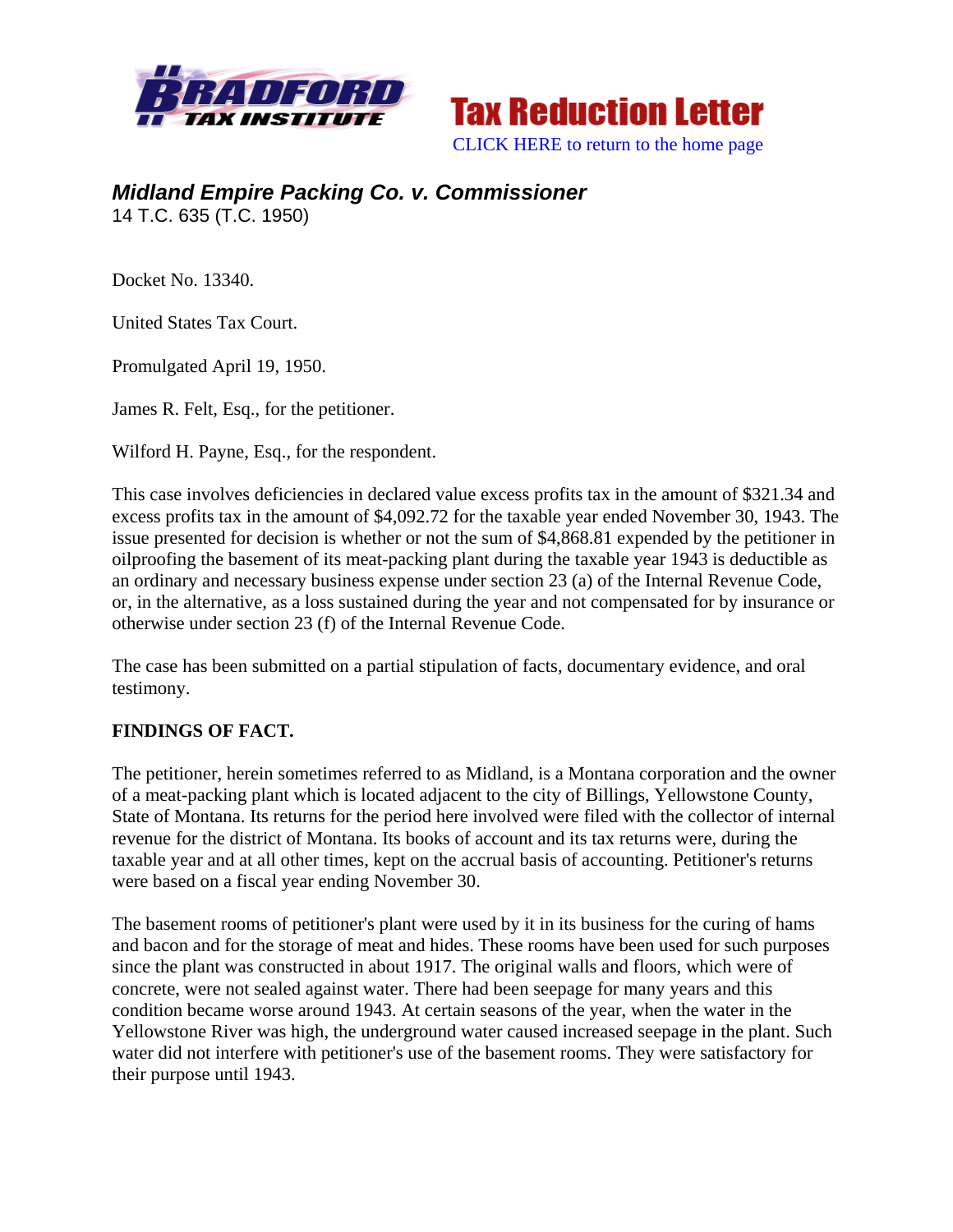The Yale Oil Corporation, sometimes referred to herein as Yale, was the owner of an oil-refining plant and storage area located some 300 yards upgrade from petitioner's meat-packing plant. The oil plant was constructed some years after petitioner had been in business in its present location. Yale expanded its plant and storage from year to year and oil escaping from the plant and storage facilities was carried to the ground surrounding the plant of petitioner. In 1943 petitioner found that oil was seeping into its water wells and into water which came through the concrete walls of the basement of its packing plant. The water would soon drain out through the sump, leaving a thick scum of oil on the basement floor. Such oil gave off a strong odor, which permeated the air of the entire plant. The oil in the basement and fumes therefrom created a fire hazard. The Federal meat inspectors advised petitioner to oilproof the basement and discontinue the use of the water wells or shut down the plant.

As soon as petitioner discovered that oil had begun to seep into its water wells and into the basement of its plant, its officers conferred with the officers of the Yale Oil Corporation and informed Yale that they intended to hold it liable for all damage caused by the oil which had saturated the ground around its packing plant. They informed the officials of Yale that they believed this condition constituted a legal nuisance, which condition they expected would continue to exist for future years, and that they were discontinuing the use of their water wells. The officials of Yale were also informed that the Federal inspectors were requiring petitioner to oilproof the basement.

A. F. Lamey, attorney at law in Billings, Montana, handled nearly all of the negotiations for the settlement of the claims made by Midland against the Yale Oil Corporation for damages resulting from the oil escaping from Yale's refineries to the premises of the packing company. He represented the Yale Corporation and the Maryland Casualty Co., which carried liability insurance with respect to Yale. Early in 1943 he went to the packing plant to inspect the basement and observed the situation as found above. He talked with Chris Shaffer, of the petitioner corporation, and informed him that Yale was not assuming any responsibility and that it was petitioner's duty to take whatever steps were necessary to minimize damages. Prior to that time, petitioner suggested piece-meal settlements, which Yale declined to consider because they felt it would be to their disadvantage to assume responsibility for any damages without a complete release. Lamey wrote to the Maryland Casualty Co., Yale's insurer, in a letter dated March 31, 1943, with reference to this situation, in part as follows:

Past experience indicates that little can be done through a conference with Mr. Shaffer, who is in charge of the plant. His demands are always exorbitant and he has never been willing to make any proposition for a complete and final settlement. He seems to have the idea that the Yale should make monthly payments on the water account, pay damages on hides each year as they are injured, etc. If we ever began making payments on that basis there would be no end to our difficulties. We therefore suggested to the Yale that we do nothing. We feel that we would have a better opportunity to dispose of this claim if the Packing Company obtained the services of a lawyer who could advise them with reference to their rights, and the limits of the Yale's responsibilities.

On June 10, 1943, Lamey again wrote to the Maryland Casualty Co. with respect to the matter of Yale's liability to Midland:

Since our letter of the 5th, we have held two conferences with representatives of the Midland Empire Packing Company. The claimant has employed M. J. Lamb of this city as attorney. At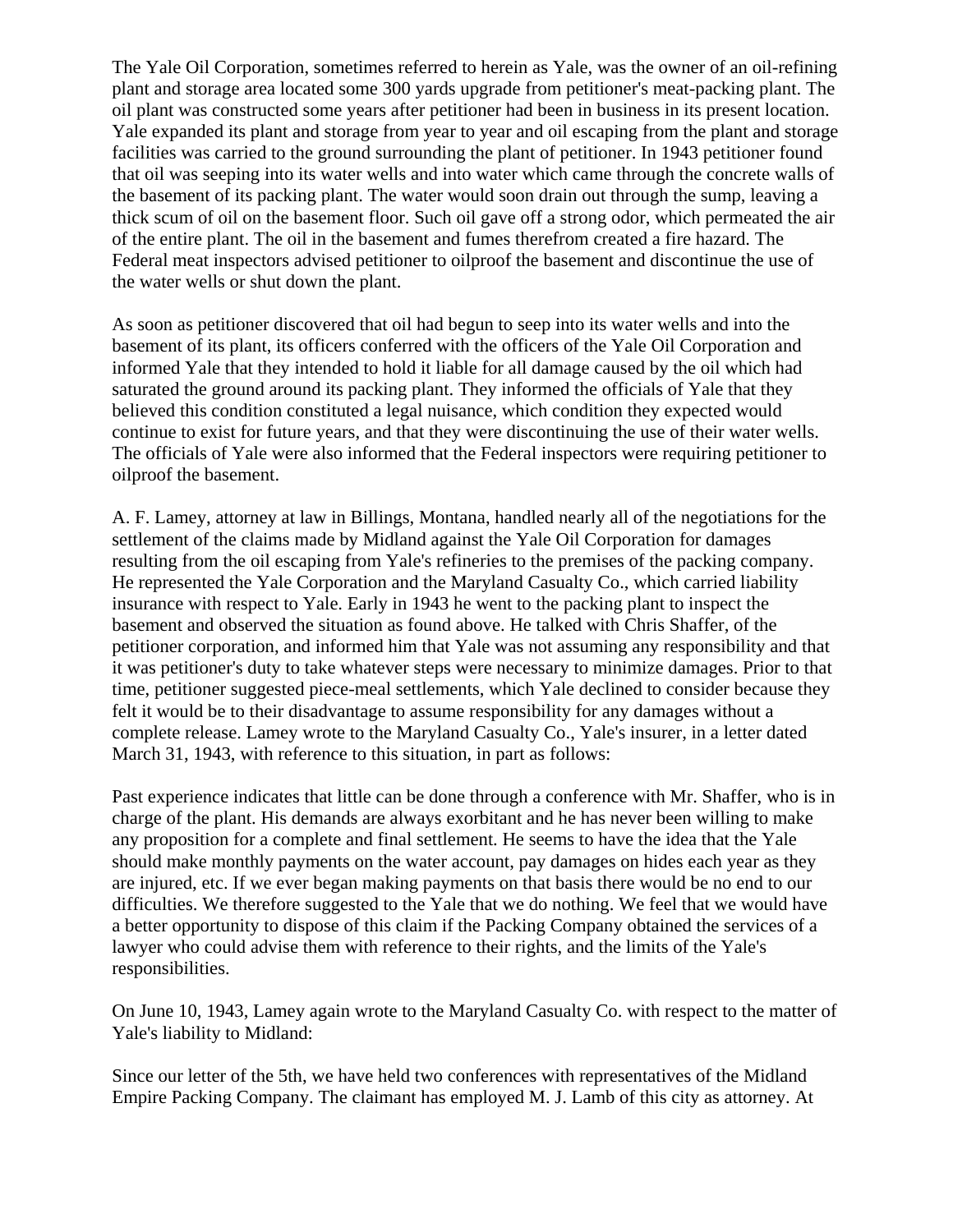the conferences, Mr. Frank Jacoby, a contractor, has also been present. It is our understanding that he has some interest in the packing plant. However, we know him very well. He is a competent and honest contractor.

Frank Jacoby was a construction contractor, who also did repair and improvement work at various times for petitioner corporation. He owned one-third of the capital stock of the petitioner throughout the period here involved and later became vice president of the corporation. Jacoby talked with the officers of Yale about the nature of the oil-sealing work to be done on petitioner's plant in order to insure that the work was done to the satisfaction of Yale, inasmuch as petitioner was looking for reimbursement for that amount from Yale. Midland decided to proceed with the work in the basement and Yale agreed that it should be done and that in any litigation or in any settlement that ensued it would accept the testimony of Jacoby as to the reasonableness of the cost of the work done. They also agreed to acknowledge the bills for such work as an element of damages if a settlement was later effected. The Yale officials refused to do the repair work themselves.

The president of Midland continued to refuse to give a complete release covering future damage. The letter of June 10, 1943, recited some of the items claimed by petitioner corporation, including several references to the repairs in petitioner's basement.

With respect to the delay in giving the petitioner a definite answer to the settlement of its liability, the letter stated:

It is rather difficult for the officers of the packing company to understand why we cannot give an immediate definite answer, in view of the fact that the offices of the Yale Petroleum Company are located in Billings. They have no knowledge that there is insurance coverage. We mention this so that you will understand the importance of making some decision with reference to a basis of settlement as soon as possible.

Finally, regarding the legal basis of Yale's liability to the petitioner for the damages caused by the oil, Lamey wrote to the insurance company that it was his opinion that Midland would have little difficulty in establishing liability on the part of the Yale Oil Corporation. He also noted that the item of damage claimed by the packing company could be considered as evidence of damages. The letter then stated that, while the amount needed to settle the claim might be large and the Yale Co. would not be able to get a release for future damages, when the basement repairs were completed there should be little future damage. He recommended that the claim be settled and concluded with a statement that it was to Yale's advantage that Midland was proceeding with repairs to the basement.

The original walls and floor of petitioner's plant were of concrete construction. For the purpose of preventing oil from entering its basement, petitioner added concrete lining to the walls from the floor to a height of about four feet, and also added concrete to the floor of the basement. Since the walls and floor had been thickened, petitioner now had less space in which to operate. Petitioner had this work done by independent contractors, supervised by Jacoby, in the fiscal year ended November 30, 1943, at a cost of \$4,868.81. Petitioner paid for this work during that year.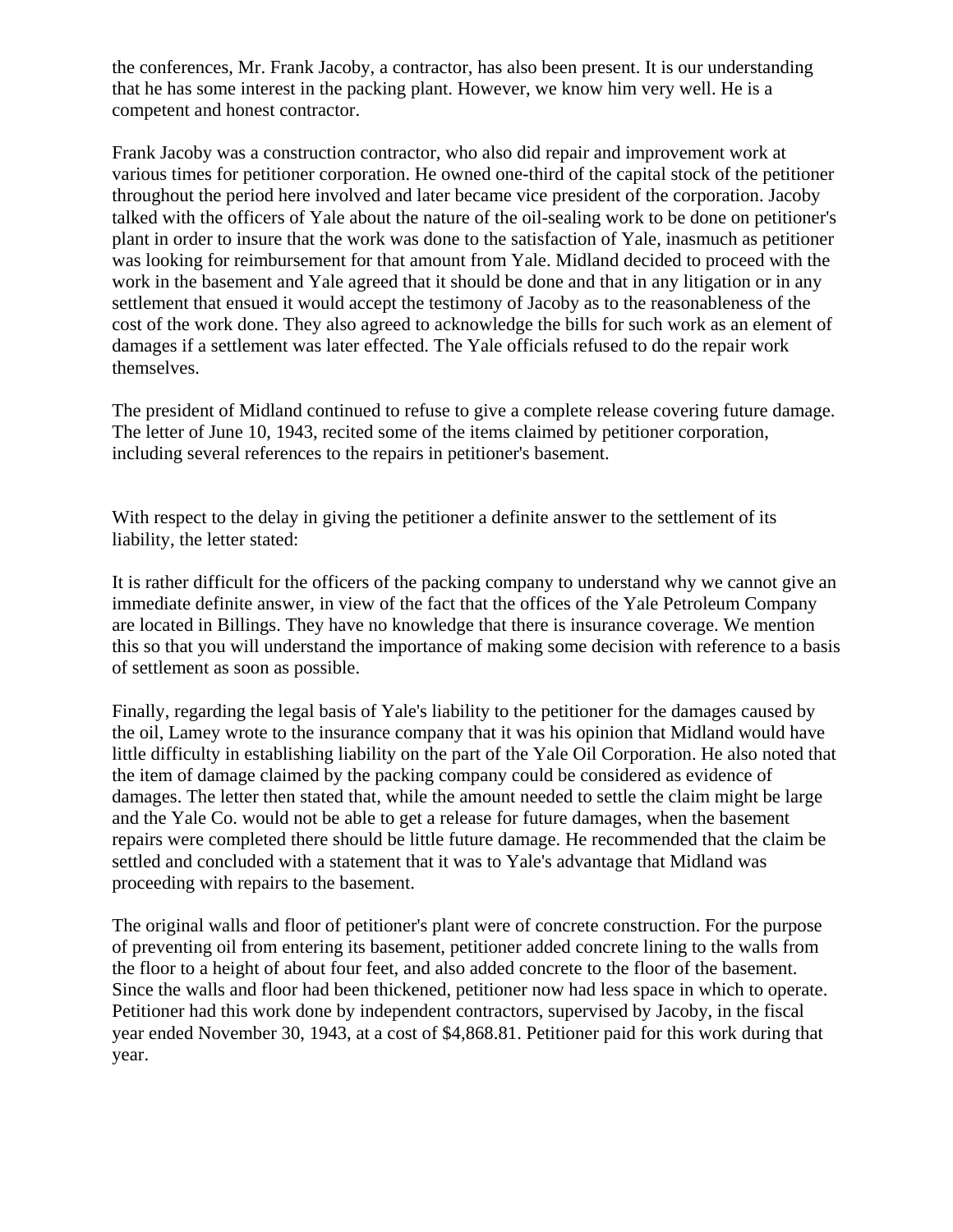The oilproofing work was effective in sealing out the oil. While it has served the purposes for which it was intended down to the present time, it did not increase the useful life of the building or make the building more valuable for any purpose than it had been before the oil had come into the basement. The primary object of the oilproofing operation was to prevent the seepage of oil into the basement so that the petitioner could use the basement as before in preparing and packing meat for commercial consumption.

After the oilproofing was completed and prior to the close of the petitioner's taxable year ended November 30, 1943, negotiations for settlement were again conducted between representatives of petitioner and the Yale Oil Corporation, at which time Yale offered to pay petitioner in cash the sum of approximately \$7,500 in satisfaction of all claims asserted by Midland against Yale, provided Midland would execute a general release to Yale. Because Midland was unwilling and refused to give such release for the payment offered, no amount was in fact paid to petitioner by Yale in that year. Petitioner continued to maintain that it was entitled to a much larger amount for the general damage done to the plant by this nuisance. Negotiations had reached this point in the fiscal year ended November 30, 1943.

The petitioner thereafter filed suit against Yale, on April 22, 1944, in a cause of action sounding in tort and on November 30, 1944, joined as a defendant in such action Yale's successor, the Carter Oil Co., which had acquired the properties of Yale Oil Corporation. This action was to recover damages for the nuisance created by the oil seepage. In those proceedings the defendants demurred to the joinder of parties in the petitioner's complaint. On appeal, the Montana Supreme Court sustained the demurrer.

Petitioner subsequently settled its cause of action against Yale for \$11,659.49 and gave Yale a complete release from all liability. This release was dated October 23, 1946. The recovery of the cost of the waterproofing only was reported in its excess profits and income tax returns for the year ended November 30, 1946.

The petitioner is still making claim upon the Carter Oil Co. and is endeavoring to settle that claim without suit.

Midland charged the \$4,868.81 to repair expense on its regular books and deducted that amount on its tax returns as an ordinary and necessary business expense for the fiscal year 1943. The Commissioner, in his notice of deficiency, determined that the cost of oilproofing was not deductible, either as an ordinary and necessary expense or as a loss in 1943.

## **OPINION.**

## ARUNDELL, Judge:

The issue in this case is whether an expenditure for a concrete lining in petitioner's basement to oilproof it against an oil nuisance created by a neighboring refinery is deductible as an ordinary and necessary expense under section 23 (a) of the Internal Revenue Code, on the theory it was an expenditure for a repair, or, in the alternative, whether the expenditure may be treated as the measure of the loss sustained during the taxable year and not compensated for by insurance or otherwise within the meaning of section 23 (f) of the Internal Revenue Code.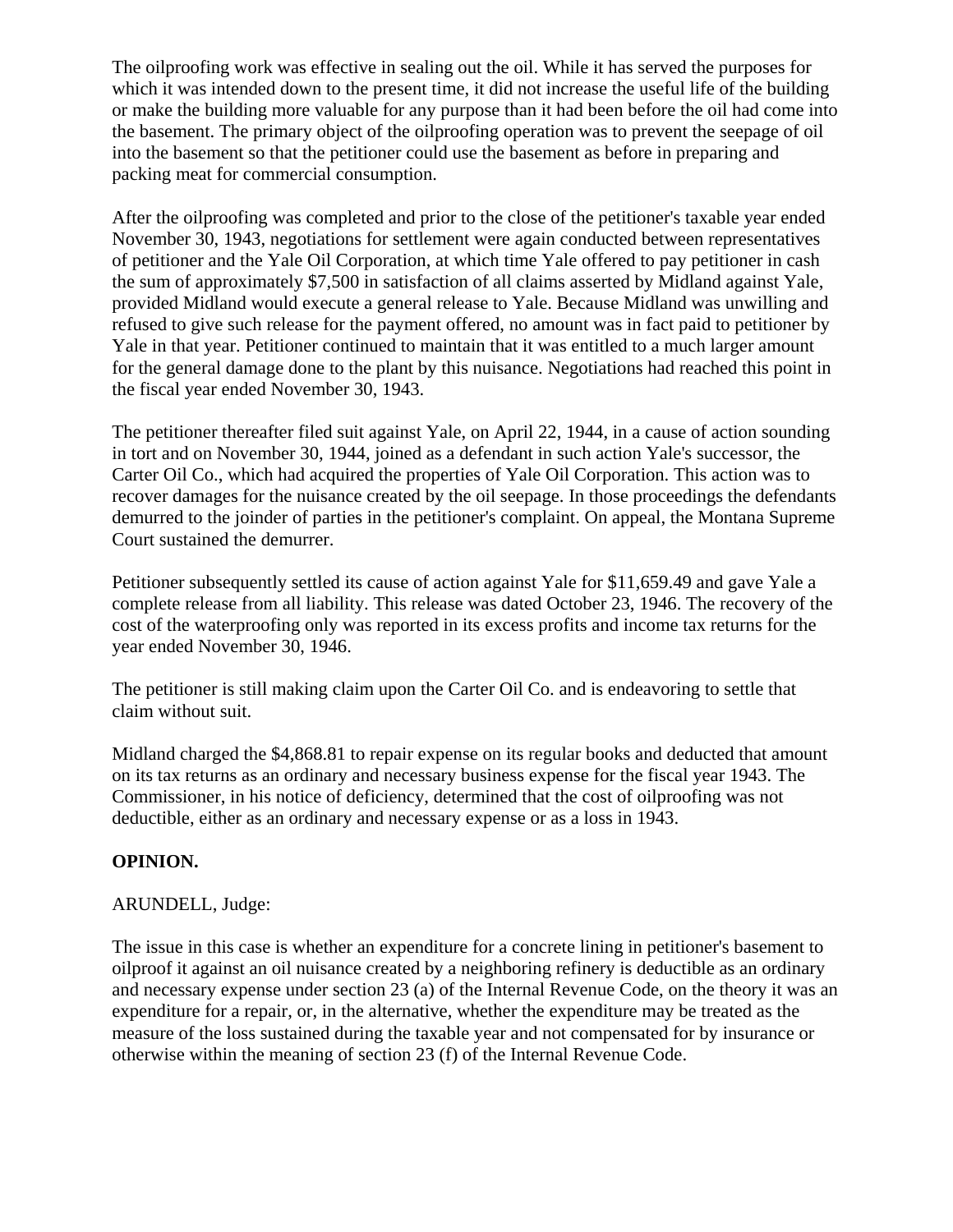The respondent has contended, in part, that the expenditure is for a capital improvement and should be recovered through depreciation charges and is, therefore, not deductible as an ordinary and necessary business expense or as a loss.

It is none too easy to determine on which side of the line certain expenditures fall so that they may be accorded their proper treatment for tax purposes. Treasury Regulations  $111$ , from which we quote in the margin, is helpful in distinguishing between an expenditure to be classed as a repair and one to be treated as a capital outlay. In Illinois Merchants Trust Co., Executor, 4 B. T. A. 103, at page 106, we discussed this subject in some detail and in our opinion said:

It will be noted that the first sentence of the article [now Regulations 111, sec. 29.23 (a)-4] relates to repairs, while the second sentence deals in effect with replacements. In determining whether an expenditure is a capital one or is chargeable against operating income, it is necessary to bear in mind the purpose for which the expenditure was made. To repair is to restore to a sound state or to mend, while a replacement connotes a substitution. A repair is an expenditure for the purpose of keeping the property in an ordinarily efficient operating condition. It does not add to the value of the property, nor does it appreciably prolong its life. It merely keeps the property in an operating condition over its probable useful life for the uses for which it was acquired. Expenditures for that purpose are distinguishable from those for replacements, alterations, improvements, or additions which prolong the life of the property, increase its value, or make it adaptable to a different use. The one is a maintenance charge, while the others are additions to capital investment which should not be applied against current earnings.

It will be seen from our findings of fact that for some 25 years prior to the taxable year petitioner had used the basement rooms of its plant as a place for the curing of hams and bacon and for the storage of meat and hides. The basement had been entirely satisfactory for this purpose over the entire period in spite of the fact that there was some seepage of water into the rooms from time to time. In the taxable year it was found that not only water, but oil, was seeping through the concrete walls of the basement of the packing plant and, while the water would soon drain out, the oil would not, and there was left on the basement floor a thick scum of oil which gave off a strong odor that permeated the air of the entire plant, and the fumes from the oil created a fire hazard. It appears that the oil which came from a nearby refinery had also gotten into the water wells which served to furnish water for petitioner's plant, and as a result of this whole condition the Federal meat inspectors advised petitioner that it must discontinue the use of the water from the wells and oilproof the basement, or else shut down its plant.

To meet this situation, petitioner during the taxable year undertook steps to oilproof the basement by adding a concrete lining to the walls from the floor to a height of about four feet and also added concrete to the floor of the basement. It is the cost of this work which it seeks to deduct as a repair. The basement was not enlarged by this work, nor did the oilproofing serve to make it more desirable for the purpose for which it had been used through the years prior to the time that the oil nuisance had occurred. The evidence is that the expenditure did not add to the value or prolong the expected life of the property over what they were before the event occurred

1

<sup>&</sup>lt;sup>1</sup> SEC. 29.23 (a)-4. REPAIRS.—The cost of incidental repairs which neither materially add to the value of the property nor appreciably prolong its life, but keep it in an ordinarily efficient operating condition, may be deducted as expense, provided the plant or property account is not increased by the amount of such expenditures. Repairs in the nature of replacements, to the extent that they arrest deterioration and appreciably prolong the life of the property, should be charged against the depreciation reserve if such account is kept. (See sections 29.23 (l)-1 to 29.23 (l)-10, inclusive.)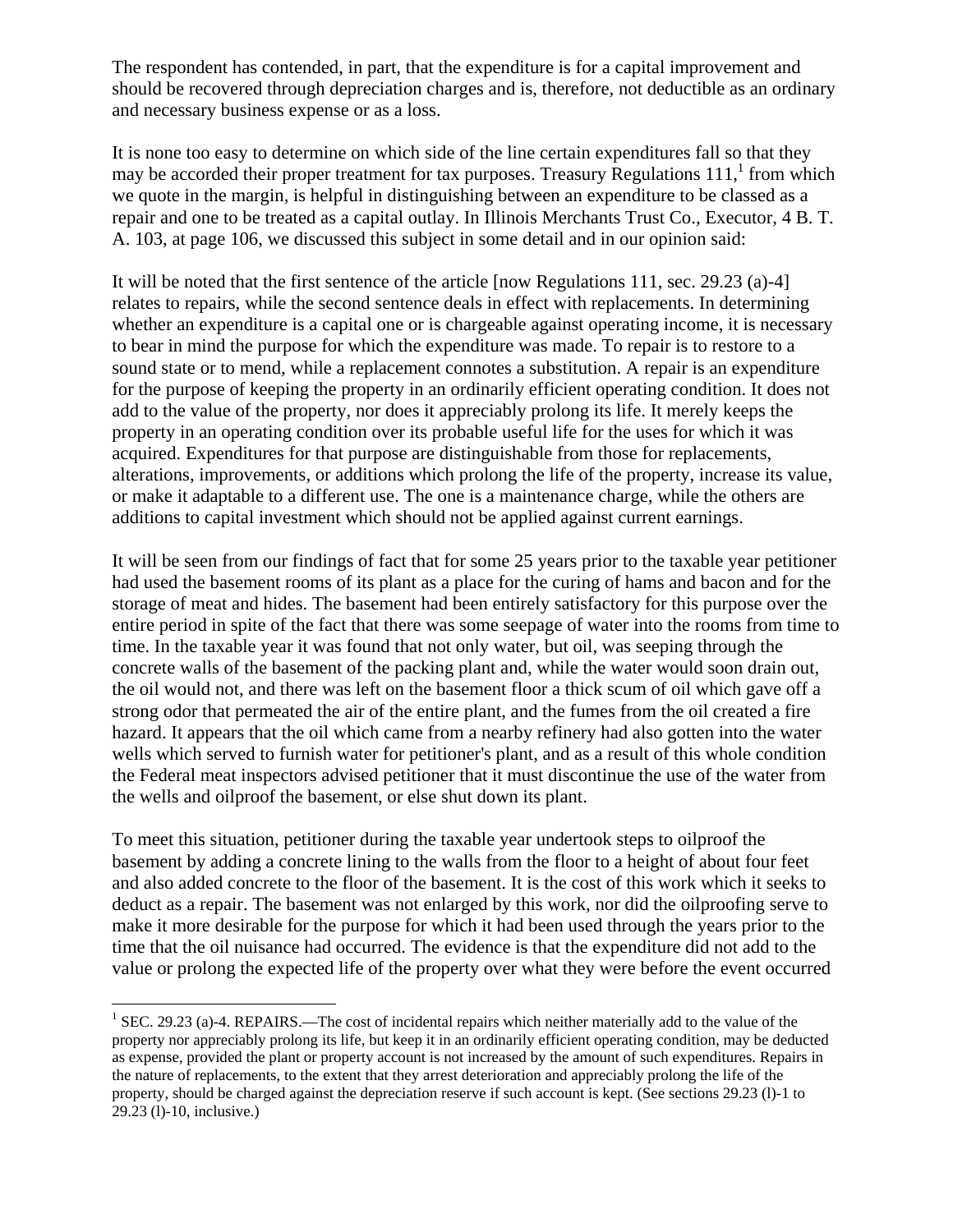which made the repairs necessary. It is true that after the work was done the seepage of water, as well as oil, was stopped, but, as already stated, the presence of the water had never been found objectionable. The repairs merely served to keep the property in an operating condition over its probable useful life for the purpose for which it was used.

While it is conceded on brief that the expenditure was "necessary," respondent contends that the encroachment of the oil nuisance on petitioner's property was not an "ordinary" expense in petitioner's particular business. But the fact that petitioner had not theretofore been called upon to make a similar expenditure to prevent damage and disaster to its property does not remove that expense from the classification of "ordinary" for, as stated in Welch v. Helvering, 290 U. S. 111, "ordinary in this context does not mean that the payments must be habitual or normal in the sense that the same taxpayer will have to make them often. \* \* \* the expense is an ordinary one because we know from experience that payments for such a purpose, whether the amount is large or small, are the common and accepted means of defense against attack. Cf. Kornhauser v. United States, 276 U. S. 145. The situation is unique in the life of the individual affected, but not in the life of the group, the community, of which he is a part." Steps to protect a business building from the seepage of oil from a nearby refinery, which had been erected long subsequent to the time petitioner started to operate its plant, would seem to us to be a normal thing to do, and in certain sections of the country it must be a common experience to protect one's property from the seepage of oil. Expenditures to accomplish this result are likewise normal.

In American Bemberg Corporation, 10 T. C. 361, we allowed as deductions, on the ground that they were ordinary and necessary expenses, extensive expenditures made to prevent disaster, although the repairs were of a type which had never been needed before and were unlikely to recur. In that case the taxpayer, to stop cave-ins of soil which were threatening destruction of its manufacturing plant, hired an engineering firm which drilled to the bedrock and injected grout to fill the cavities where practicable, and made incidental replacements and repairs, including tightening of the fluid carriers. In two successive years the taxpayer expended \$734,316.76 and \$199,154.33, respectively, for such drilling and grouting and \$153,474.20 and \$79,687.29, respectively, for capital replacements. We found that the cost (other than replacement) of this program did not make good the depreciation previously allowed, and stated in our opinion:

In connection with the purpose of the work, the Proctor program was intended to avert a plantwide disaster and avoid forced abandonment of the plant. The purpose was not to improve, better, extend, or increase the original plant, nor to prolong its original useful life. Its continued operation was endangered; the purpose of the expenditures was to enable petitioner to continue the plant in operation not on any new or better scale, but on the same scale and, so far as possible, as efficiently as it had operated before. The purpose was not to rebuild or replace the plant in whole or in part, but to keep the same plant as it was and where it was.

The petitioner here made the repairs in question in order that it might continue to operate its plant. Not only was there danger of fire from the oil and fumes, but the presence of the oil led the Federal meat inspectors to declare the basement an unsuitable place for the purpose for which it had been used for a quarter of a century. After the expenditures were made, the plant did not operate on a changed or larger scale, nor was it thereafter suitable for new or additional uses. The expenditure served only to permit petitioner to continue the use of the plant, and particularly the basement for its normal operations.